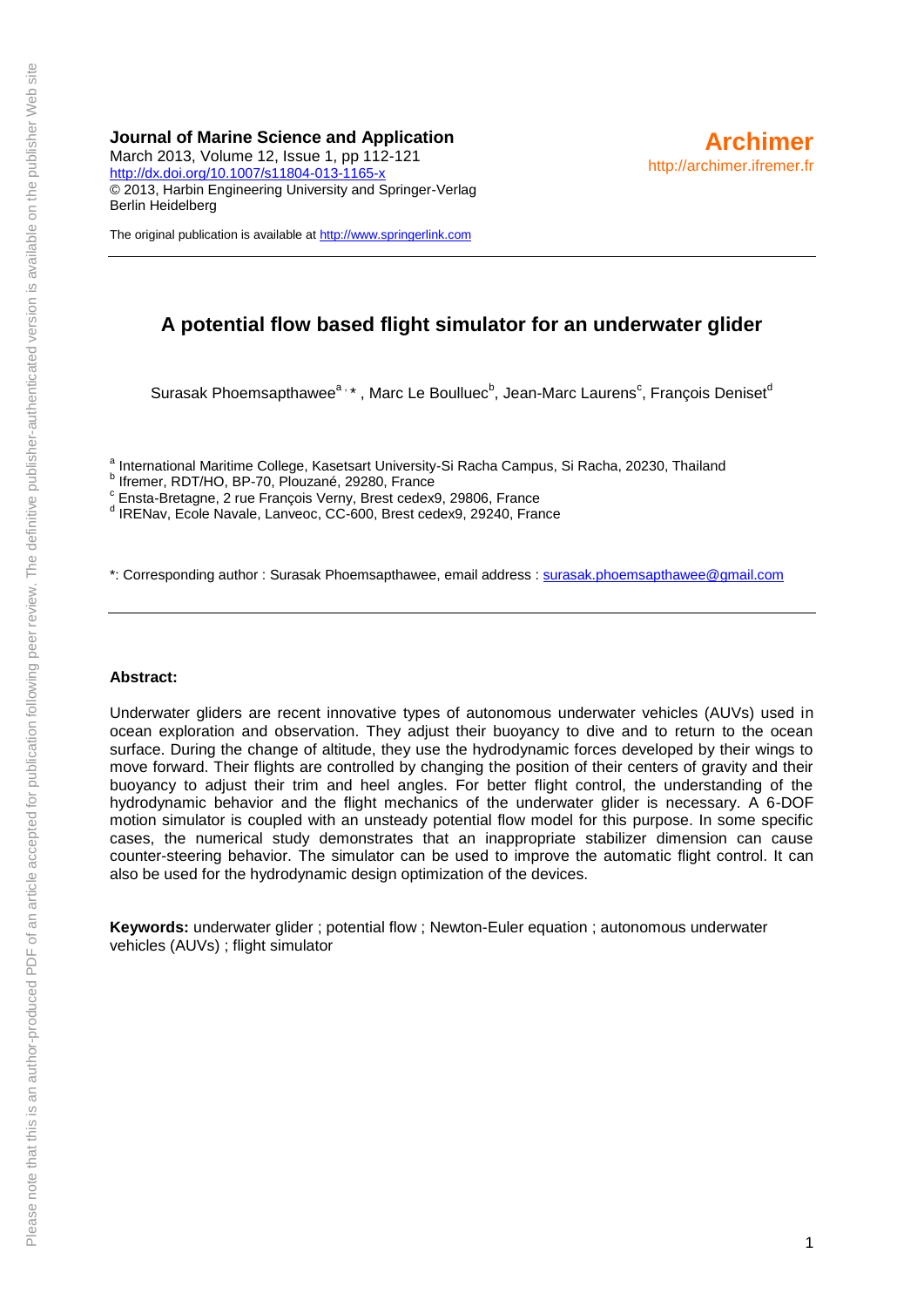## **Nomenclature**

| B                                          | Center of buoyancy <sup>1</sup>                   |  |  |
|--------------------------------------------|---------------------------------------------------|--|--|
| $\mathbf{E}_3$                             | $3 \times 3$ Identity matrix                      |  |  |
| G                                          | Center of gravity                                 |  |  |
| $\mathbf{I}_{m/O_b}$                       | Matrix of moment of inertia                       |  |  |
| $L_{w}$                                    | Main wing lift force                              |  |  |
| $L_{\rm s}$                                | Stabilizer lift force                             |  |  |
| $\mathbf{M}$                               | $6 \times 6$ Matrix of inertia                    |  |  |
| $\mathbf{M}_a$                             | $6 \times 6$ Matrix of estimated added inertia    |  |  |
| $\boldsymbol{m}$                           | Glider mass                                       |  |  |
| $O_h$                                      | Origin of the body reference frame                |  |  |
| $O_{g}$                                    | Origin of the Galilean reference frame            |  |  |
| $R_h$                                      | Body reference frame                              |  |  |
| $R_{\rm g}$                                | Galilean reference frame                          |  |  |
| $\vec{V}_{G/R_h}$                          | Velocity of center of gravity with respect to     |  |  |
|                                            | origin of body reference frame                    |  |  |
| $\vec{V}_{O_k/R_k}$                        | Glider velocity in body reference frame           |  |  |
| V                                          | Total velocity = $(V_x^2 + V_y^2 + V_z^2)^{1/2}$  |  |  |
| $\mathit{x_b}, \mathit{y_b}, \mathit{z_b}$ | Body reference frame coordinates                  |  |  |
|                                            | Glider volume                                     |  |  |
| $\vec{\Omega}_{R_b/R_g}$                   | Glider angular velocity                           |  |  |
| $\rho$                                     | Water density (1025 kg/m <sup>3</sup> )           |  |  |
| $\phi$                                     | Roll, Euler angle around x-axis                   |  |  |
| $\phi$ <sub>b</sub>                        | Heel command angle                                |  |  |
| $\theta$                                   | Pitch, Euler angle around y-axis                  |  |  |
| $\theta_{h}$                               | Trim command angle                                |  |  |
| $\psi$                                     | Yaw, Euler angle around z-axis                    |  |  |
| F                                          | Torsor of force and moment                        |  |  |
| U                                          | Torsor of glider velocity in body reference frame |  |  |
| superscript dot                            | Time derivative                                   |  |  |
| subscript ext                              | Reference to external                             |  |  |
| subscript fic                              | Reference to fictitious                           |  |  |

# **1 Introduction**

Underwater gliders are a recent innovation of Autonomous Underwater Vehicles (AUVs) used in ocean exploration and observation. This type of AUVs allows for long-range and/or extended duration deployments; see its missions for examples in Bachmayer *et al.* (2004), Frajka-Williams *et al.* (2009) and Ramp *et al.* (2009). Nowadays there are three well-known underwater gliders on the market: Seaglider, Slocum and

**. Received date:**

**\*Corresponding author Email: jean-marc.laurens@ensta-bretagne.fr**

Spray (Eriksen *et al.*, 2001 and Rudnick *et al.*, 2004). However, they are still under development worldwide, for example Alvarez *et al.* (2009). In France, there are also developments of this AUVs type. Sterne is the underwater glider developed by Ensta-Bretagne (formerly Ensieta), Moitie and Seube (2001) and Phoemsapthawee *et al.* (2011).

The underwater gliders use small changes in their buoyancy to dive and to return to the ocean surface. During the change of altitude, the underwater gliders, like air gliders, use the hydrodynamic forces generated by their wings to move forward to the desired location. Since they use the buoyancy and the gravity force to propel themselves, their propulsion system consumes very low energy compared to the other AUVs. The low energy consumption of the propulsion system enables long duration operations. Studies are also carried out to use ocean thermal energy to propel underwater gliders in order to extend the operation time, for example Kong *et al.* (2010). Without any external moving part, except for the Slocum Electric which is equipped with an adjustable rudder, the underwater glider flights are controlled by changing the position of the center of gravity and/or buoyancy to adjust the trim and the heel angles, Bender *et al.* (2008).

Many research studies with respect to the automatic flight control of underwater gliders have been undertaken, for examples Bhatta and Leonard (2002, 2008). However, most (if not all) of the underwater glider automatic flight controls employ a quasi-static empirical hydrodynamic model, Graver *et al.* (2003) and Kan *et al.* (2008), and need hydrodynamic coefficients identifications, Graver (2005) and Geisbert (2007).

Sterne, the glider named after the seabird Sternula superciliaris, developed at Ensta-Bretagne, showed unexpected behaviour when equipped with a too small vertical stabilizer at its stern. As the internal mobile mass was displaced on starboard in order to force the glider to make it turn into the starboard direction, it did heel as expected but turned to port. The standard parametric model initially used did not anticipate such behaviour. Because the vertical stabilizer generates the moment allowing the glider to align with the circular trajectory, the simple practical solution was to increase its size. However, a team of hydrodynamicists formed by the authors of the present paper then attempted to find an explanation in order to correct the pilot and to avoid such unexpected behaviour which may cause the loss of the device.

Firstly, a new parametric model was developed with a solid and fluid inertia matrix (mass and added mass) which was properly computed according to the geometry and the mass distribution. The Euler-Newton equations solver was then coupled with a true unsteady hydrodynamic solver. The solver is an unsteady potential flow solver usually used for foils and

**Foundation item:**

<sup>©</sup> Harbin Engineering University and Springer-Verlag Berlin Heidelberg 2010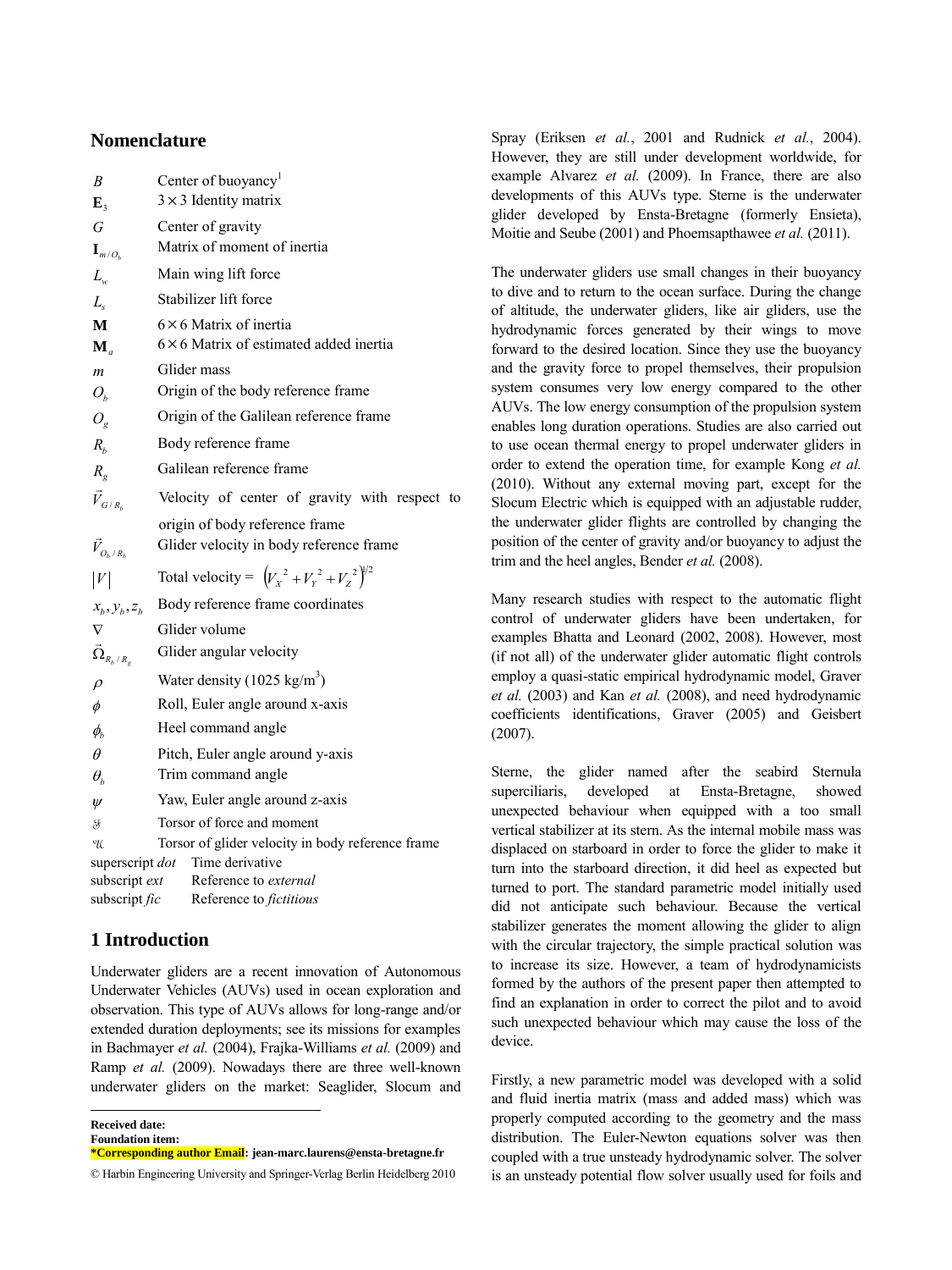propellers which is adapted for glider simulations. The potential flow model has a strong hypothesis but although it is, in principle, possible to couple the motion solver with a RANSE solver. Such a simulator consumes a lot of computation time and resource, see for example Murman *et al.* (2003), and is not suitable for simulations of longer duration. Moreover, the glider always operates at small angles of incidence and is not subject to significant flow separation. The assumptions of potential flow theory are thus respected and the friction forces are computed from the potential flow velocities. The computing time taken by this solver is of course important compared to the negligible time involved in the parametric model but remains reasonable.

Most simulations with both approaches produce comparable results. However, the counter steering behaviour of the glider equipped with a too small vertical stabilizer can only be obtained when the real hydrodynamic solver is used.

## **2 Numerical model**

Since it is the principal aim of the numerical model to simulate the trajectory of the Sterne glider, the models and numerical tools have been especially developed for that purpose. In particular, the glider is a fully rigid body without any external mobile part. Like most gliders it is piloted using a ballast tank and a mobile inner mass to control its heel and trim angles.

#### **2.1 Dynamic model**

The equations of motion, also known as, the Euler-Newton equations are developed for a glider whose center of gravity, mass and moment of inertia can vary in the body reference frame. Since the variation of the glider inertia and center of gravity with respect to the body reference frame can be determined from the flight control command, the unknowns of the system are the translation and the angular accelerations  $(\vec{V}_{O_b/R_b} \text{ and } \vec{\Omega}_{R_b/R_g})$  of the body reference frame. The Euler-Newton equations can be written in matrix form as

$$
\begin{bmatrix} m\mathbf{E}_3 & -m[O_b G] \\ m[O_b G] & \mathbf{I}_{m/O_b} \end{bmatrix} \begin{bmatrix} \dot{\vec{V}}_{O_b/R_b} \\ \dot{\vec{\Omega}}_{R_b/R_g} \end{bmatrix} = \begin{Bmatrix} \Sigma \vec{F}_{ext} \\ \Sigma \vec{M}_{ext} \end{Bmatrix} - \begin{Bmatrix} \vec{F}_{fcc} \\ \vec{M}_{fcc} \end{Bmatrix} \tag{1}
$$

where  $[O_b G]$  =  $\mathbf{I}$  $\overline{\mathbf{I}}$  $\overline{\mathbf{I}}$ ┘  $\overline{\mathbf{I}}$ Ŀ  $\mathbf{I}$  $\mathbf{I}$ L L  $\overline{a}$  $\overline{a}$  $\overline{a}$ 0 0 0 *xy z x yz* is the skew-symmetric

cross product matrix of  $\overline{O_b G} = (x, y, z)^T$ .

*Ffic*  $\vec{F}_{\text{fic}}$  and  $\vec{M}_{\text{fic}}$  $\vec{A}_{\text{eq}}$  are the fictitious force and moment and defined as

2 *Surasak Phoemsapthawee et al. An underwater glider flight simulator* 

$$
\vec{F}_{\hat{j}c} = m\vec{\Omega}_{R_b/R_g} \times \vec{V}_{O_b/R_b} + m\vec{\Omega}_{R_b/R_g} \times (\vec{\Omega}_{R_b/R_g} \times \overline{O_b G})
$$
\n
$$
+ m\vec{V}_{G/R_b} + 2m\vec{\Omega}_{R_b/R_g} \times \vec{V}_{G/R_b}
$$
\n
$$
+ m\vec{V}_{O_b/R_b} + m\vec{\Omega}_{R_b/R_g} \times \overline{O_b G} + m\vec{V}_{G/R_b}
$$
\n
$$
\vec{M}_{\hat{j}c} = \vec{\Omega}_{R_b/R_g} \times (\mathbf{I}_{m/O_b}\vec{\Omega}_{R_b/R_g}) + m\vec{O_b G} \times (\vec{\Omega}_{R_b/R_g} \times \vec{V}_{O_b/R_b})
$$
\n(3)

$$
M_{\hat{f}c} = \Omega_{R_b/R_g} \times (\mathbf{I}_{m/O_b} \Omega_{R_b/R_g}) + mO_b G \times (\Omega_{R_b/R_g} \times V_{O_b/R_b})
$$
  
+  $\dot{\mathbf{I}}_{m/O_b} \overrightarrow{\Omega}_{R_b/R_g} + m \overrightarrow{O_b G} \times \overrightarrow{V}_{O_b/R_b}$  (3)

The external forces ( *Fext*  $(\vec{F}_{ext}, \vec{M}_{ext})$  of the glider are the gravity forces, the buoyancy forces and the hydrodynamic forces  $(\vec{F}_{\text{hydro}}, \vec{M}_{\text{hydro}})$ .

$$
\vec{F}_{ext} = m\vec{g} - \rho \nabla \vec{g} + \vec{F}_{hydro}
$$
 (4)

$$
\vec{M}_{ext} = m \overrightarrow{O_b G} \times \vec{g} - \rho \nabla \overrightarrow{O_b G} \times \vec{g} + \vec{M}_{hydro}
$$
 (5)

Because of the mobile inner mass and the ballast tank, we allow the mass to vary with time and the inertia matrix  $\mathbf{I}_{m/O_b}$  has to be recomputed at each time step. Since the ballast water has an impact on the mass but not on the outer body geometry, the added mass matrix and centre of buoyancy do not change.

#### **2.2 Hydrodynamic model**

An unsteady flow Boundary Element Method (BEM) code is used to compute the hydrodynamic forces ( *Fhydro*  $\vec{F}_{hydro}$ ,  $\vec{M}_{hydro}$ ). In such methods, the flow is assumed potential, i.e. inviscid and irrotational. The boundary condition on the surface is a slip condition ( $\vec{V} \cdot \vec{n} = 0$ ). To model lifting bodies such as the wings which present a sharp trailing edge, the Kutta-Joukowski boundary condition is applied. The spatial and time discretization sensitivity of the code are well mastered. The code has been verified and experimentally validated several times in the past, for example Phoemsapthawee *et al.* (2009). The code belongs to what Hoeijmakers (1992) refers to as "Second generation" panel methods involving a Dirichlet condition. The surfaces of both lifting and non-lifting bodies are discretized into first order panels carrying constant source  $\sigma$  and doublet  $\mu$ distributions. The wakes developed behind the lifting bodies are formed with sheets of first order panels carrying constant doublet distribution. The wings wake geometry is naturally described since it is generated in a Lagrangian manner.

Concerning the viscous effects, only the friction force is taken into account. Neither separation flow nor boundary layer effect is taken into account. The local friction coefficient  $C_f$  is defined as a function of the local Reynolds number  $Re<sub>s</sub> = V(s - s<sub>0</sub>)/v$  where *s* is the curvilinear coordinate,  $s_0$  the stagnation location and  $\nu$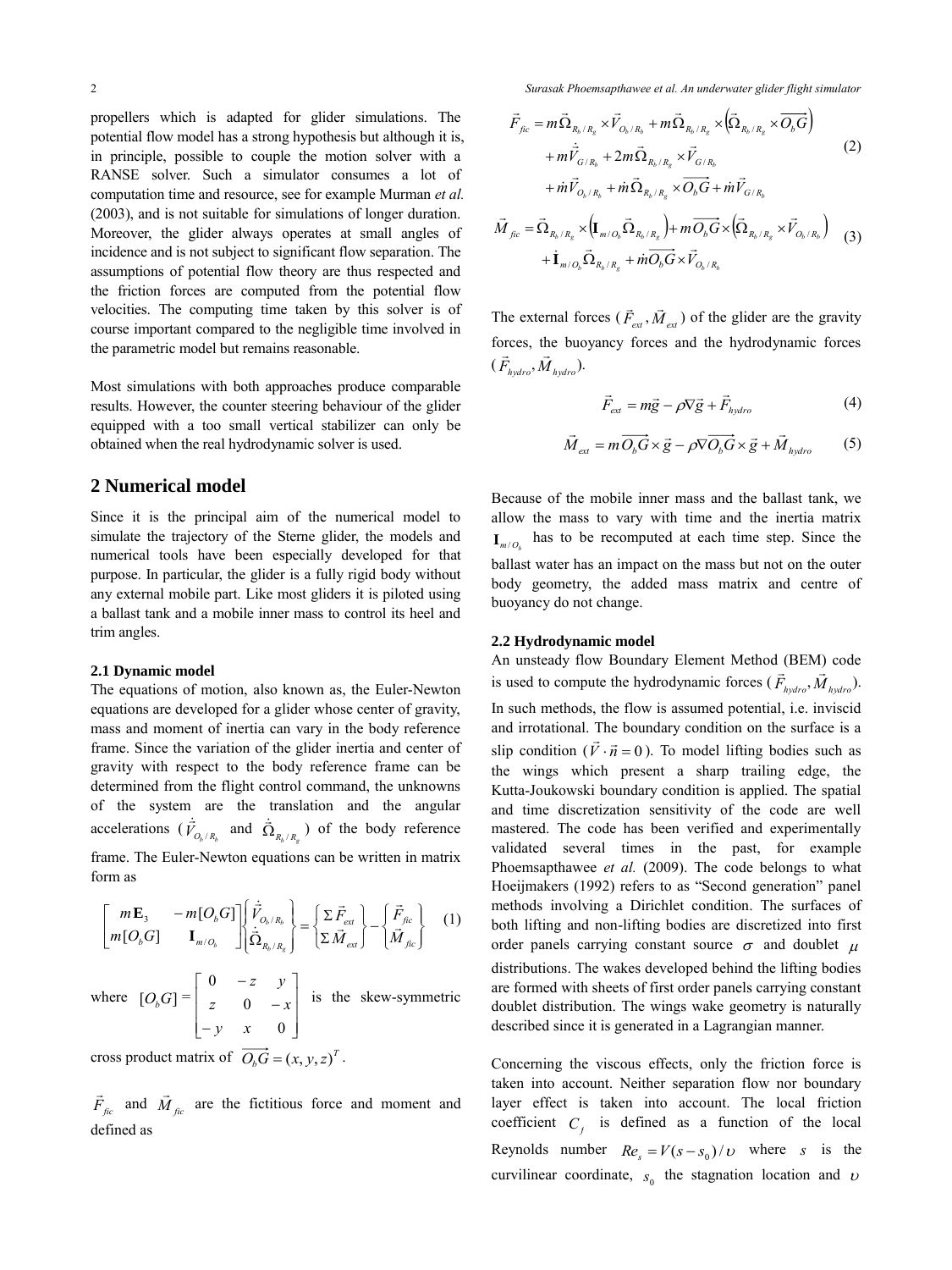the kinematic viscosity. If the local Reynolds number is less than  $5 \times 10^5$ , the flow is supposed to be laminar and the friction coefficient is taken from the Blasius solution,  $C_f = 0.664 / \sqrt{Re_s}$ . Else, the flow is supposed to be turbulent and the friction coefficient is determined from an empirical formula,  $C_f = 0.027 / \sqrt[3]{Re_s}$ . By integration over the panels, the resultant friction forces and moments are added to the hydrodynamic forces. Unlike the wings, the body does not present a sharp trailing edge, therefore it is assumed to be non-lifting. No wake develops behind it and the integrated pressure forces and moments are nil. To account for the flow inertia forces and moments, the added mass matrix is computed previously using a dedicated potential flow code. The added mass forces and moments are then computed from this matrix and the acceleration vector. Finally, the 1st-order Euler explicit numerical scheme is applied for the time variation in the potential flow computation.

As mentioned in the introduction, most of the underwater glider flight controls use a quasi-static empirical hydrodynamic approach for which the hydrodynamic coefficients were identified from experimental results. A quasi-static hydrodynamic model approach has also been written. In the simple hydrodynamic approach, the lift *L* and the drag *D* forces of the lifting bodies (main wing and stabilizer) are calculated from

$$
L = \frac{1}{2} \rho V^2 A C_L \text{ and } D = \frac{1}{2} \rho V^2 A C_D \qquad (6)
$$

where  $V$  is the foil incident velocity and  $A$  is the foil planform area. The lift coefficient  $C_L$  and the induced drag coefficient  $C_D$  are estimated using the Prandtl approximation:

$$
C_L = 2\pi\alpha \frac{\Lambda}{\Lambda + 2} \quad \text{and} \quad C_D = \frac{C_L^2}{\pi\Lambda} \tag{7}
$$

where  $\alpha$  is the angle of attack in radian and  $\Lambda$  is the aspect ratio. When the glider rolls around its axis, the angles of attack seen by the sections along its wing span do not have a uniform distribution. The induced hydrodynamic moment can be estimated from the integration of 2D section lift as

$$
M = -\frac{\pi}{6} \rho V \omega c b^2 \tag{7}
$$

where  $\omega$  is the glider angular velocity along the glider axis,  $c$  is the foil chord and  $b$  is the foil span.

In addition to the pressure forces, friction forces must be taken into account. The principal drag force of the glider is the friction on the glider surface along the glider axis. The friction force is computed using the same formulae as

previously but applied to an equivalent flat plane since the body geometry is not explicitly represented by a surface mesh. The added mass forces and moments of the main body are computed as for the BEM code and are ignored for the lifting bodies (wings and stabilizer).

In summary: the simple parametric hydrodynamic model includes lift and drag generated by the lifting bodies (main wing and stabilizer) for a steady state flow. The main wing spanwise hydrodynamic moment generated by the glider heeling motion is also included. The friction forces on the lifting bodies are ignored. The axial friction force on the main body is computed as a function of the Reynolds number and is applied to the centre of buoyancy. The added mass matrix is computed with a dedicated potential flow code and the added mass forces only depend upon the acceleration vector. Gravity and buoyancy forces and moments are included in the dynamic model.

The potential model computes lift, drag and moment generated by the lifting bodies (main wing and stabilizer) including the unsteady component and the friction. The friction force and moment on the main body are computed by the integration of the friction force over the panels computed as a function of the Reynolds number. As for the parametric model, the added mass matrix is computed with the dedicated potential flow code and the added mass forces only depend upon the acceleration vector. Gravity and buoyancy forces and moments are included in the dynamic model.

The main difference between the two hydrodynamic codes lies in the way the lifting bodies (wings and stabilizer) are modelled: fully unsteady in the potential flow code and quasi-static in the parametric code. The main body is explicitly modelled in the BEM code. Hence its effect on the wing is taken into account and the friction forces and moments can be computed while the friction effect is not much more than a drag coefficient in the parametric model.

#### **2.3 Dynamic-hydrodynamic coupling method**

The simulation scheme is explained here. The parametric simulator can easily start with a zero initial velocity. At first, only the gravity force causes the motion but the hydrodynamic forces build up once the glider starts to move. Starting the potential solver with a zero initial velocity is also possible but unnecessarily time consuming. The best method is to initially set the glider with a small non-zero velocity to mimic the operator pushing it to launch it. The hydrodynamic model is solved first in order to obtain the hydrodynamic forces in the initial conditions. Starting from the initial conditions (positions, velocities, hydrodynamic forces), the Euler-Newton equations are solved to obtain the new positions and the new velocities using the 4th-order Runge-Kutta method. After the Euler-Newton solver, the hydrodynamic forces are calculated from the new positions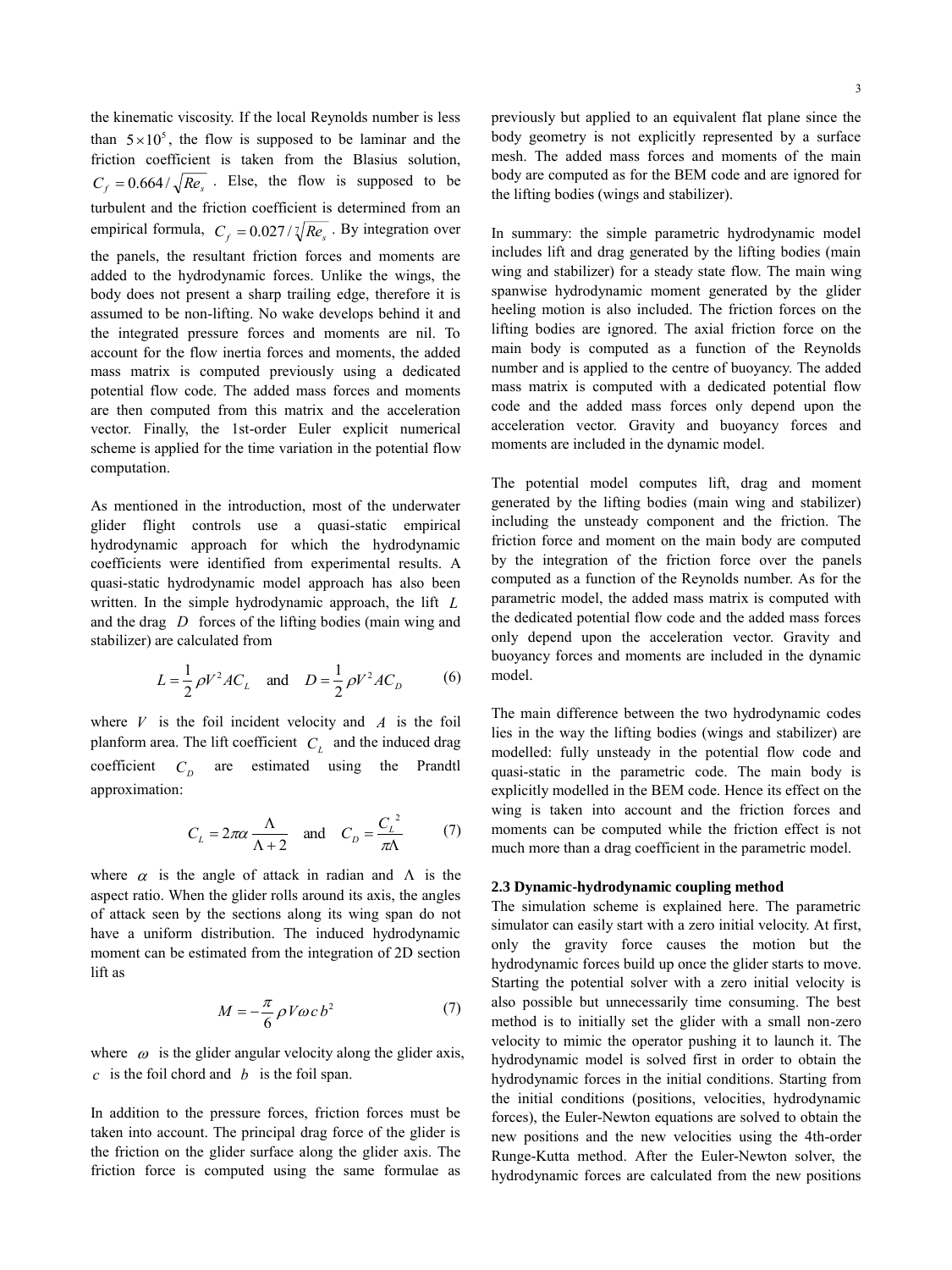and the new velocities using the potential flow solver. The two solvers are independent from each other. Once the hydrodynamic forces are updated, the next time step is considered and the Euler-Newton equations are recalculated. The process continues in this way until the end of simulation. Fig.1 presents the flow chart of this simulation procedure. The size of the time step is dictated by the potential flow code requirement.

The error of the added inertia calculation in the hydrodynamic forces can cause the instability of the motion calculation (Floc'h *et al.* 2008). This numerical error can be reduced by adding the added inertia on both sides of the Euler-Newton

equations as shown in a torsor form as  
\n
$$
(\mathbf{M} + \mathbf{M}_a) \dot{\mathcal{U}}\Big|_n = \mathcal{F}_{\text{ext}}\Big|_n - \mathcal{F}_{\text{fic}}\Big|_n + \mathbf{M}_a \dot{\mathcal{U}}\Big|_{n-1}
$$
\n(8)

where  $\mathbf{M}_a$  is the estimated added-inertia matrix with respect to the body reference frame and  $n$  is the time step number.



Fig.1 Simulation scheme chart

The stability of this numerical error reduction scheme is discussed in Floc'h *et al.* (2008). The article demonstrates that a large range of estimated added inertia produces the same motion as the genuine added inertia. In this paper, the estimated added inertia is pre-calculated by a non-lifting potential flow code using Rankine singularities.

# **3 Numerical simulation**

The glider geometry is presented in Fig.2. The glider body can be separated into three parts: the head, the main body and the tail. The main body is a cylinder with a 0.2 m diameter and 1 m length. The head and the tail are hemi-ellipsoids with the same diameter as the main body and have a length of 0.5 m. The wing and the stabilizer section profiles are NACA0005. The volume and the mass of the lifting parts are neglected in the simulations. Hence, the glider volume and the displacement mass are solely calculated based on the glider body and the center of buoyancy *B* is positioned at the middle of the glider body. The ballast can take in or drain off

the water of  $\pm$  0.5% of the glider volume. The glider moment of inertia is defined to be equal to the moment of inertia of a 0.2 m diameter and 2.0 m length cylinder of which the mass is equal to the glider displacement.



Fig.2 Glider model geometry

The position of the center of gravity of the glider is the resultant of the fixed mass, the mass of ballast water and a moving mass. In the model, the resultant center of gravity *G* is directly considered. The moving mass can rotate around the glider axis at the fixed radius. It can also slide along the glider axis. As a result, the distance between the resultant center of gravity and the glider axis is constant. The glider flight control command consists therefore of two components: the buoyancy control and the position of the center of gravity control. The position of the center of gravity can be represented by two angles: the heel command angle  $\phi$ <sub>b</sub> and the trim command angle  $\theta$ <sub>b</sub>. The definitions of the two angles are illustrated in Fig.3. In all simulations, the glider is initially launched with a 0.2 m/s horizontal velocity in the  $x<sub>b</sub>$  - positive direction.



Fig.3 Definition of heel command angle  $\phi$ <sub>b</sub> and trim command angle  $\theta_b$ 

#### **3.1 Sawtooth trajectory**

First, we simulate the glider advancing in sawtooth trajectories. The ballast and the trim command angle are varied alternatively. When the ballast takes in the water  $(+0.5\% \nabla)$ , the trim command is positive; we call these conditions the command state I. When the ballast drains out the water (-0. 5%  $\nabla$ ), the trim command is negative; we call these conditions the command state II. Each command state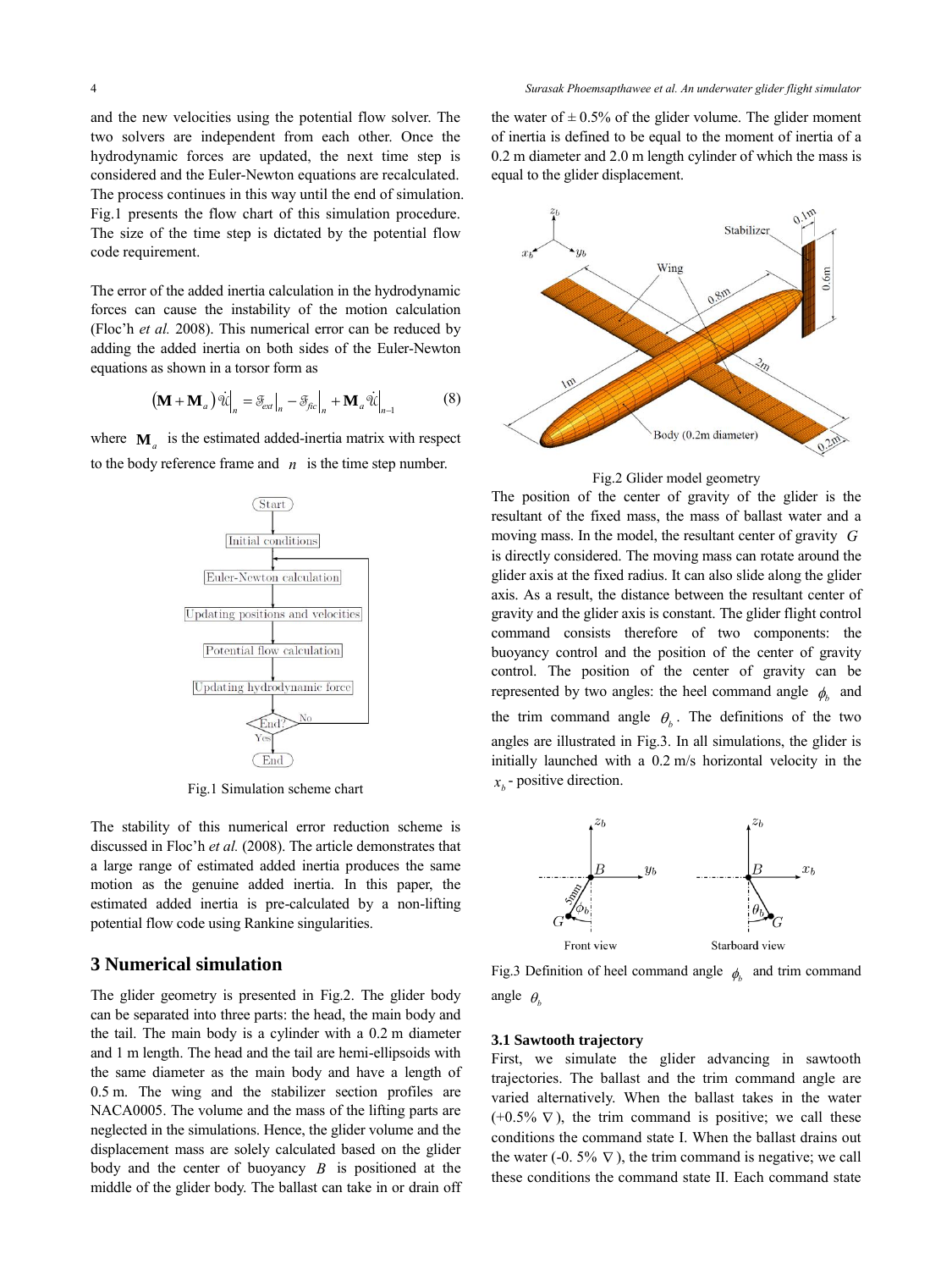lasts 99 seconds. The glider conditions are varied between the command state I and II in a sinusoidal manner to avoid a sharp variation. The transition time lasts 1 second. The variation between state I and II is illustrated in Fig.4. This sawtooth trajectory is simulated for different trim command angles  $\theta_b$  of  $\pm 10$ ,  $\pm 20$ ,  $\pm 30$  and  $\pm 40$  degrees.



Fig.2 Glider model geometry

Both hydrodynamic approaches yield comparable results. Fig.5 shows the pitch response corresponding to each trim command angle. The pitch angle oscillates before reaching a steady state. In the case of the simple approach, the steady pitch angle is a little larger than the trim command angle due to the hydrodynamic moment generated by the main wing. However, in the case of the potential flow approach, the interaction between the main wing and the glider body produces a smaller steady pitch angle than the trim command angle.



Fig.5 Pitch  $\theta$  responses for different trim command angle  $\theta$ <sub>i</sub>; top with potential flow approach, bottom with simple approach

The glider velocities are presented in Fig.6 and Fig.7. The simulation results confirm the relationship between the trim command angle and the steady velocity. As expected, the glider velocity increases with the trim command angle. The effect asymptotically converges for trim command angles between 30 and 40 degrees. Both hydrodynamic models agree

that the horizontal velocity limit is reached when the trim command angle is around 40 degrees. However, the parametric model predicts a smaller horizontal velocity limit since it does not increase beyond a trim command angle of 30 degrees. The velocity differences between the two approaches

The angles of attack of the main wing presented in Fig.8 confirm the small incident flow assumption for both approaches. In this case, for the potential flow approach, the angle of attack is less than 6 degrees at the beginning of the simulations and less than 3 degrees at each command state variation. For the simple approach, the angles of attack are even smaller.

depend without any doubt on the friction computation.

Fig.9 presents the sawtooth trajectories obtained by the two approaches for a 500 second simulation. Both approaches produce very similar results as expected. This will be the case for most trajectories simulations but in the next section, we will present a case where both approaches yield very different results.



Fig.6 Horizontal velocity  $V_x$  responses for different trim command angle  $\theta$ <sub>b</sub>; top with potential flow approach, bottom with simple approach

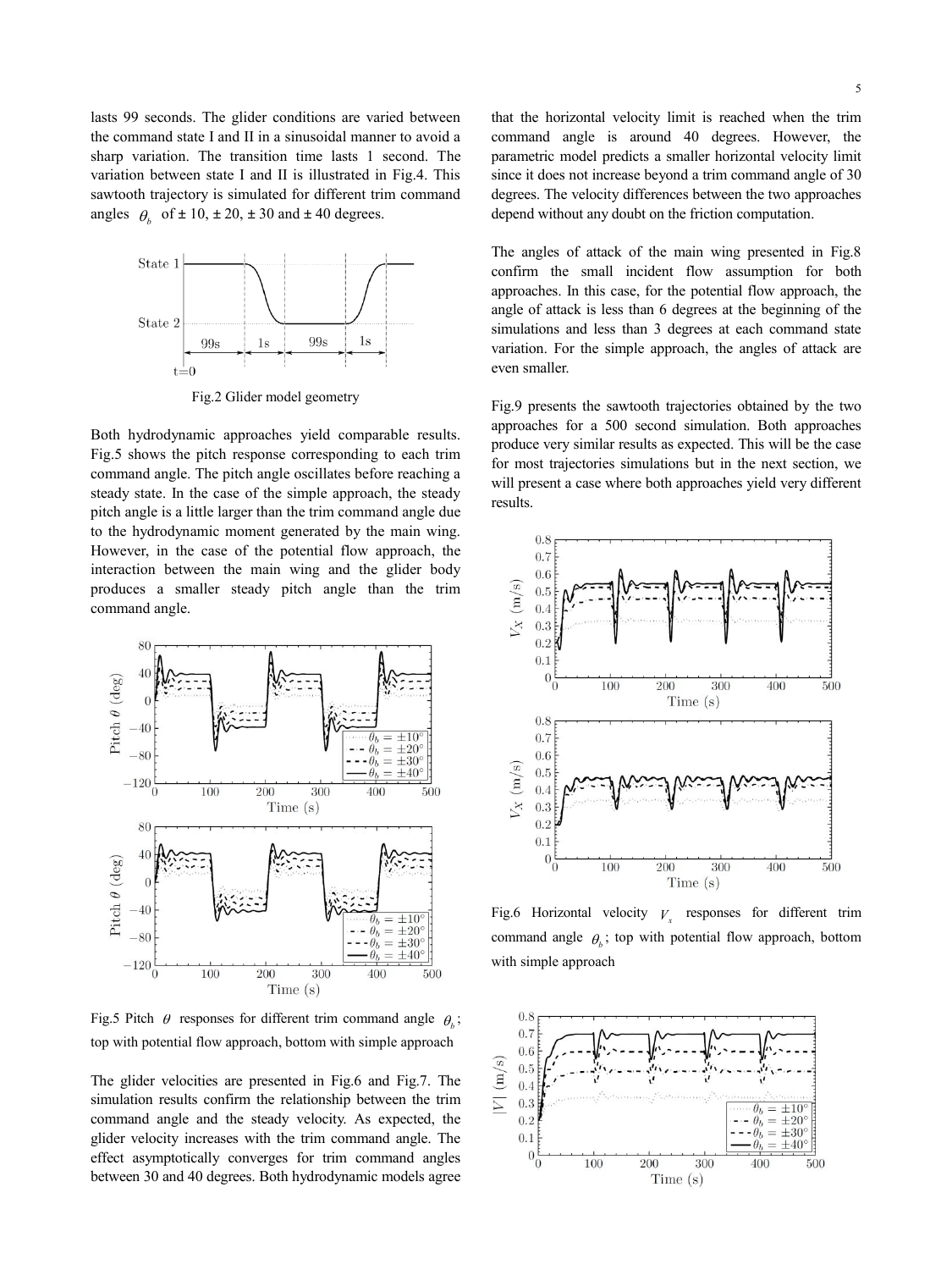

Fig.7 Total velocity  $|V|$  responses for different trim command angle  $\theta$ <sub>b</sub>; top with potential flow approach, bottom with simple approach

### **3.2 Helical trajectory**

In the case presented in this section, we command the glider to dive with positive trim and heel command angles with the intention to change the glider direction. In the example presented here, trim and heel command angles are both equal to 10 degrees. Three different geometries of the stabilizer are considered. The dimensions of the three stabilizers are illustrated in Fig.10.



Fig.8 Angle of attack responses for different trim command angle  $\theta$ <sub>b</sub>; top with potential flow approach, bottom with simple approach





Fig.9 Sawtooth trajectory during 500 seconds for different trim command angle  $\theta$ <sub>b</sub>; top with potential flow approach, bottom with simple approach

The glider is expected to turn because of the lateral component of the main wing lift force when the glider is heeling. In the case of a positive heel angle as in these simulations, the glider is then expected to turn to the starboard direction. The obtained trajectories for both approaches are presented in Fig.11. Unlike the sawtooth simulations, the two approaches produce very different results.



Fig.10 Dimensions of stabilizers

According to the numerical results of the simple approach, the glider moves to starboard as expected. The stabilizer size is only of little effect; the three trajectories are almost the same. The glider turns with the steering force generated by the main wing and the stabilizer generates the hydrodynamic moment to adjust the glider orientation to the incident inflow. However, this behaviour is not always observed in reality. The glider Sterne (Ahmed-Ali *et al.* 2003) which was developed at Ensta-Bretagne experienced counter-steering behaviour. The first Sterne model was lost during an experiment at sea because of this unexpected behaviour. It was suspected that the stabilizer size was responsible for this. The new Sterne model equipped with a larger stabilizer does not present any counter-steering behaviour. This is the reason why, in order to confirm the role of the stabilizer, we decided to cover different stabilizer geometries in this study.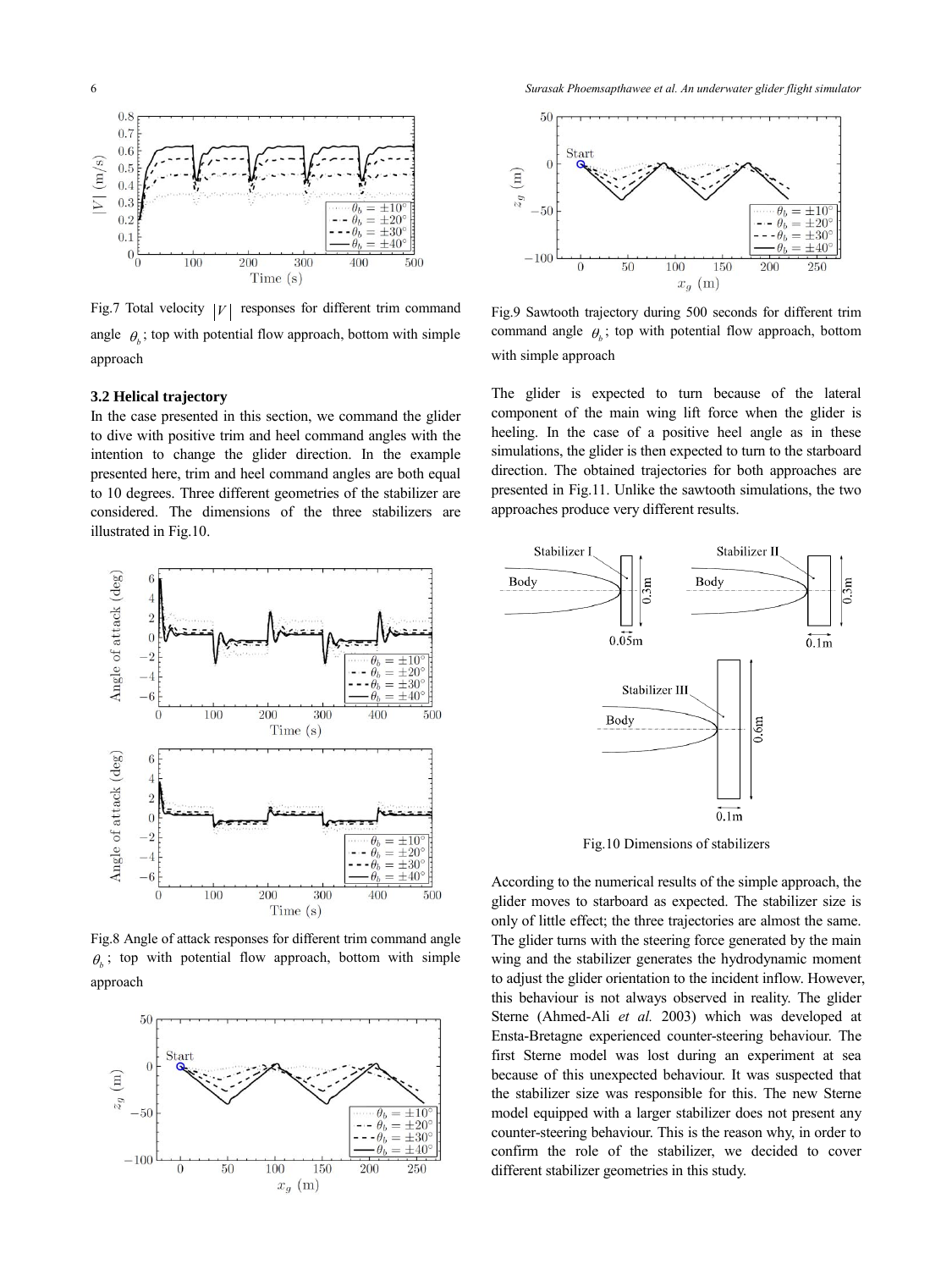The potential flow results retrieve the experimentally observed counter-steering behaviour. The turning equilibrium conditions of the three stabilizers are compared in Table 1. These numerical results confirm that the stabilizer size plays an important role in this behaviour. The smallest stabilizer (stabilizer I) causes the glider to turn to the counter-steering direction (the port direction in this case) while the other two do not. When the stabilizer is large enough (stabilizer III), the glider behaves as expected and predicted by the simpler approach. In the case of the intermediate size (stabilizer II), the stabilizer is not large enough to steer the glider properly. When the stabilizer is too small, it cannot produce enough hydrodynamic moment to counteract the counter-steering hydrodynamic moment. The counter-steering hydrodynamic moment is generated by the main wing lift lateral component pointing to starboard and the lateral force due to the body drifting pointing to port. If not sufficiently countered, the moment will make the glider Sterne to turn to port because the centre of volume is situated well in front of the wing, see Fig.12.





Fig.11 Top view of helical trajectory during 1000 seconds for 10° trim and 10° heel command angles; top with potential flow approach, bottom with simple approach

In this case the source of the counter-steering moment was hence generated by the lateral friction force on the drifting body. The simple hydrodynamic model does not have this lateral force because as described in section 2.2, in this simple parametric model, the friction is only applied along the main axis. Once it starts to turn to port, the stabilizer sees a flow from the port direction and its lift points to starboard generating a moment at port helping the glider to find a stable route in the port direction.

With higher accelerations, the added mass tensor could take over this effect. The way the body added mass tensor is taken into account is the same for both models. In such cases, both models would see the same counter steering moment but it does not necessarily imply that they would predict the same trajectory because of the fluid inertia effect on the lifting bodies. In the simple model, the hydrodynamic moment generated by the stabilizer is fully perceived as soon as the glider heels without any delay. In the potential flow simulations, there is a delay between the geometric position and the hydrodynamic response. This delay exists because of the fluid inertia applied by the stabilizer. Because of this delay, if the stabilizer counteracting moment is not strong enough, the glider could find the time to position itself in the other equilibrium state causing the counter-steering behaviour.

**Table 1 Turning equilibrium conditions from the potential flow approach results; the gliding diving with 10° trim and 10° heel command angle**

| . .                  |      |         |         |
|----------------------|------|---------|---------|
| Stabilizer           |      |         |         |
| Turning radius (m)   |      | 171     | 39      |
| Turning rate (deg/s) | 0.88 | $-0.11$ | $-0.48$ |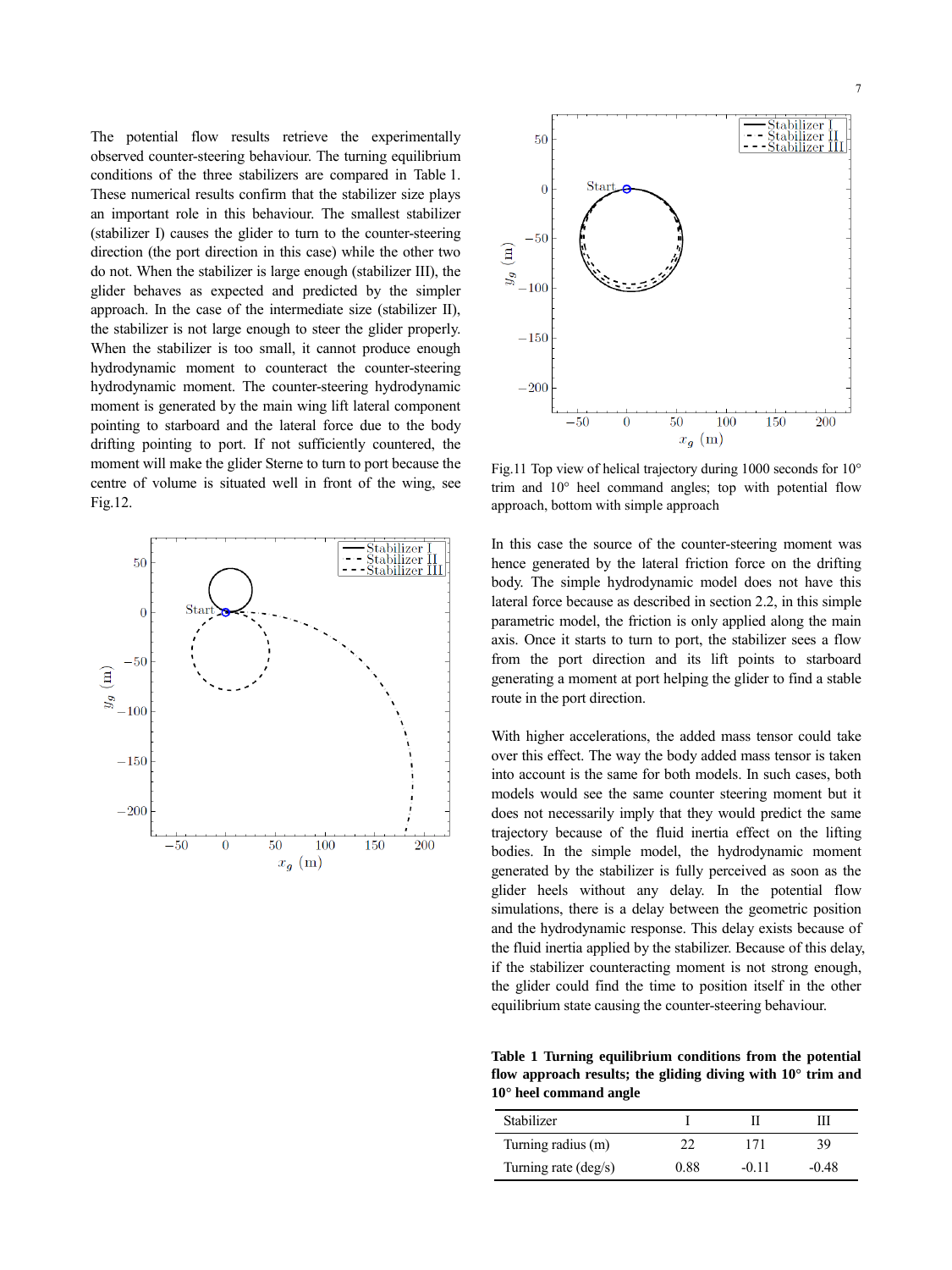| Advance speed $(m/s)$   | 0.334 | 0.339 | 0.329 |
|-------------------------|-------|-------|-------|
| Diving speed $(m/s)$    | 0.062 | 0.058 | 0.056 |
| AOA of stabilizer (deg) | 8.85  | 395   | 2.35  |
| AOA of main wing (deg)  | 1.68  | 1.55  | 1.63  |
| Heel angle (deg)        | 12.56 | 9.68  | 8.51  |
| Trim angle (deg)        | 7 08  | 7.51  | 7.67  |

In principle, it is possible to add such effects and other effects in a parametric model. For instance, we could add the interaction between the glider body and its appendages using a correction factor as suggested by Caldeira and Clarke (1988). Adding some of these parameters would not significantly increase CPU time, but it would rapidly make the parametric model look like a patchwork difficult to control and to maintain. Before any additional parameter is included within the parametric model, its importance and effect have to be clearly identified. Furthermore, not all effects are easily replaced by a simple model involving a single parameter. The lateral friction drag for instance depends on the Reynolds number but also on the body geometry. Although the potential flow simulator does not take all the physics into account, it can be used as a numerical towing tank facility to improve the simulator, i.e. the parametric model. Its CPU time is not negligible compared to the simple hydrodynamic code but it consists in a stage between the parametric model and the experimental trials.

### **4 Computation resource consumption**

We now consider the underwater glider equipped with the stabilizer III to simulate a non trivial trajectory. The objective is to simulate a helical diving trajectory followed by a surfacing contra-rotating helical trajectory. Like in the previous simulations, the glider is launched with a 0.2 m/s horizontal velocity in the  $x<sub>b</sub>$  - positive direction. The heel command angle is fixed at 20 degrees. The trim command and the ballast are varied alternatively every 1100 seconds. For the first 1100 seconds, the trim command angle is 10 degrees and the ballast takes the water in for diving. For the next 1100 seconds, the trim command angle is -10 degrees and the ballast drains the water off for surfacing. The total duration of the simulation is 2332 seconds and takes 20000 time steps. This simulation involves about 24 hours of computation time on a standard workstation (CPU 4 cores with 2.66 GHz).



Fig.12 Steering mechanics: when inclined, the main wing lift presents a transversal component. The glider tends to drift toward the heel direction generating a drag force. Because this drag force center is in front of the wing, it produces a counter-steering moment. The role of the stabilizer is to counteract this moment.

### **5 Conclusion and perspective**

An Euler-Newton equations solver is coupled with a potential flow code to simulate 6-DOF trajectories of underwater gliders. This simulator can be used to study the hydrodynamic behaviour of gliders in order to improve the automatic flight control and to optimize the geometry of the glider. A numerical study of the hydrodynamic behaviour of an underwater glider has been conducted. All results are compared with a simple parametric simulator. A series of simulations considering sawtooth trajectories has first been conducted. In this case both simulators present very similar trajectories. As expected, the glider velocity varies as a function of the trim angle. To confirm a behaviour observed experimentally, a second series of simulations concerning the glider steering has been launched. The potential flow simulator shows that the stabilizer geometry plays an important role in steering control. An inappropriate stabilizer geometry can cause counter-steering behaviour that the parametric simulator cannot anticipate. A non trivial case has finally been presented to demonstrate the capabilities of the potential flow based glider simulator. Enhancing the parametric model with additional features is easy but simple models are the best way to determine which physical effect is really important. The potential flow code is a good practical tool to simulate complex trajectory patterns and to verify whether the parametric code predicts the same trajectory. However, further validations using real data and experimental model testing are necessary to increase our confidence in the potential simulator before it can be adopted as a template for the parametric model enhancements.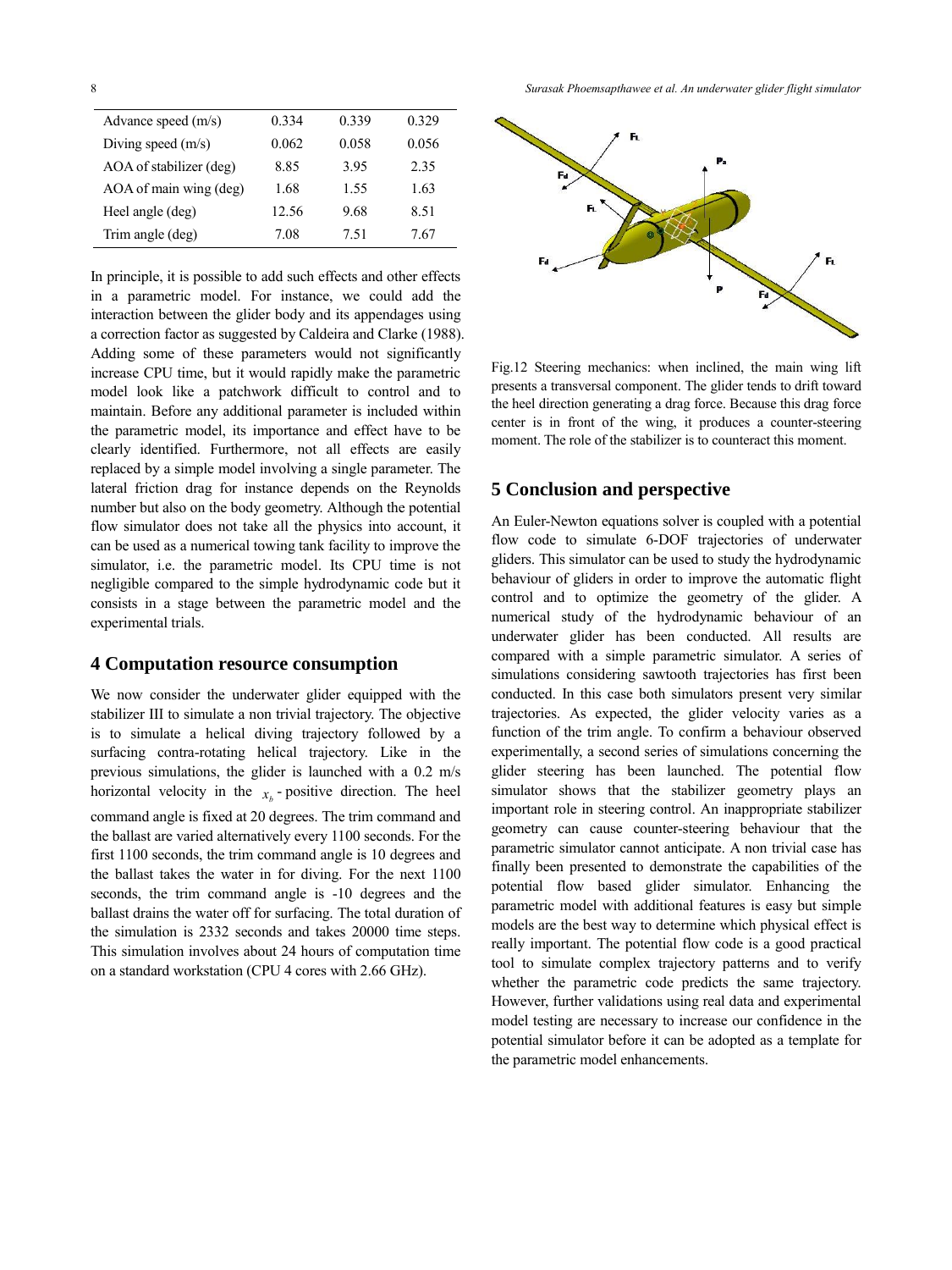

Fig.13 Example of trajectory simulation for a real-time duration of 2332 seconds. The CPU time in this case is about 24 hours on a standard PC. The glider appears 10 times bigger than it is.

Good quality experimental results will be extremely difficult to obtain. The behaviour of the Sterne glider has been obtained from sea trials. The onboard instruments record the velocities, depth, heel and pitch angles. The trajectory is deduced from these data. We have no information concerning the environmental conditions at sea. To conduct a proper experimental investigation at scale 1, we would need a calm pool of water with very large dimensions. Although the glider is only 2 metres long, its gyration radius is about 30 metres. In Fig.13, the glider appears much larger than in reality as stated in the caption. We plan to perform some experimental trials on a reduced size model at the Ifremer tank facility in Brest. Since the scale cannot be too small, we will not be able to conduct anything resembling the case of Fig.13 in the tank. However, a full gyration is not necessary to study the counter-steering behaviour. The scale of the experimental model is the key issue since it will be a compromise between several factors including the Reynolds number, manufacture and the observable trajectories in the Ifremer towing tank facility.

# **Acknowledgement**

This work is partially supported by the Europle Mer (http://www.europolemer.eu).

# **References**

- Ahmed-Ali T, Cuilerier L, Seube N (2003). Glider observer and identifier based on sliding modes control. *Proceedings of Manoeuvring and Control*, Girona, Spain.
- Alvarez A, Caffaz A, Caiti A, Casalino G, Gualdesi L, Turetta A, Viviani R (2009). A low-cost autonomous underwater vehicle combining glider and AUV capabilities. *Journal of Ocean Engineering*, **36**, 24-38.
- Bachmayer R, Leonard NE, Graver J, Fiorelli E, Bhatta P, Paley D (2004). Underwater gliders: recent developments and future

applications. *Proceedings of the IEEE International Symposium on Underwater Technology (UT'04)*, Taipei, Taiwan.

- Bender A, Steinberg DM, Friedman AL, Williams SB (2008). Analysis of an autonomous underwater glider. *Proceedings of the Australian Conference on Robotics and Automation*.
- Bhatta P, Leonard NE (2002). Stabilization and coordination of underwater gliders. *Proceedings of the 41st IEEE Conference on Decision and Control*.
- Bhatta P, Leonard NE (2008). Nonlinear gliding stability and control for vehicles with hydrodynamic forcing. *Automatica*, **44**, 1240-1250.
- Caldeira-Savaira F, Clarke D (1988). The active control of swath motions. *Proceedings of International Conference of Swath Ships and Advanced Multihulled Vessels II*.
- Eriksen CC, Osse TJ, Light RD, Wen T, Lehman TW, Sabin PL, Ballard JW, Chiodi AM (2001). Seaglider: a long-range autonomous underwater vehicle for oceanographic research. *IEEE Journal of Oceanic Engineering*, **26**, 424-436.
- Floc'h F, Laurens JM, Leroux JB, Kerampran S (2008). Trajectory prediction by coupling Euler-Newton equations and flow models. *Proceedings of 11th Numerical Towing Tank Symposium*, Brest, France.
- Frajka-William E, Rhines PB, Eriksen CC (2009). Physical controls and mesoscale variability in the Labrador sea spring phytoplankton bloom observed by Seaglider. *Journal of Deep Sea Research Part I: Oceanographic Research Papers*, **56**, 2144-2161
- Geisbert JS (2007). Hydrodynamic modeling for autonomous underwater vehicles using computational and semi-empirical methods. Master's thesis, Virginia Polytechnic Institute and State University.
- Graver JG (2005). Underwater gliders: dynamics, control and design. Ph.D. thesis, Princeton University.
- Graver JG, Bachmayer R, Leonard NE, Fratantoni DM (2003). Underwater glider model parameter identification. *Proceedings of the 13th International Symposium on Unmanned Untethered Submersible Technology (UUST)*.
- Hoeijmakers H (1992). Panel methods for aerodynamic analysis and design. AGARD Report No.783, 5.1-5.47.
- Kan L, Zhang Y, Fan H, Yang W, Chen Z (2008). MATLAB-based simulation of buoyancy-driven underwater glider motion. *Journal of Ocean University of China*, **7**, 113-118.
- Kong Q, Ma J, Xia D (2010). Numerical and experimental study of the phase change process for underwater glider propelled by ocean thermal energy. *Journal of Renewable Energy*, **35**, 771-779.
- Moitie R, Seube N (2001). Guidance and control of an autonomous underwater glider. *Proceedings of the 12th International Symposium on Unmanned Untethered Submersible Technology*, Durham, NH, USA.
- Murman SM, Aftosmis MJ, Berger MJ (2003). Simulations of 6-DOF motion with a cartesian method, *Proceeding of 41st AIAA Aerospace Sciences Meeting*, Reno, NV.
- Phoemsapthawee S, Leroux JB, Laurens JM, Deniset F (2009). A transpiration velocities based sheet cavitation model. *Ship Technology Research / Schiffstechnik*, **56**, 161-176.
- Phoemsapthawee S, LeBoulluec M, Laurens JM, Deniset F (2011). Numerical study on hydrodynamic behavior of an underwater glider. *Proceedings of the 30th International Conference on Ocean, Offshore and Arctic Engineering OMAE-2011*, Rotterdam, Netherlands.
- Ramp S, Davis R, Leonard N, Shulman I, Chao Y, Robinson A, Marsden J, Lermusiaux P, Fratantoni D, Padaun J, Chavez F,